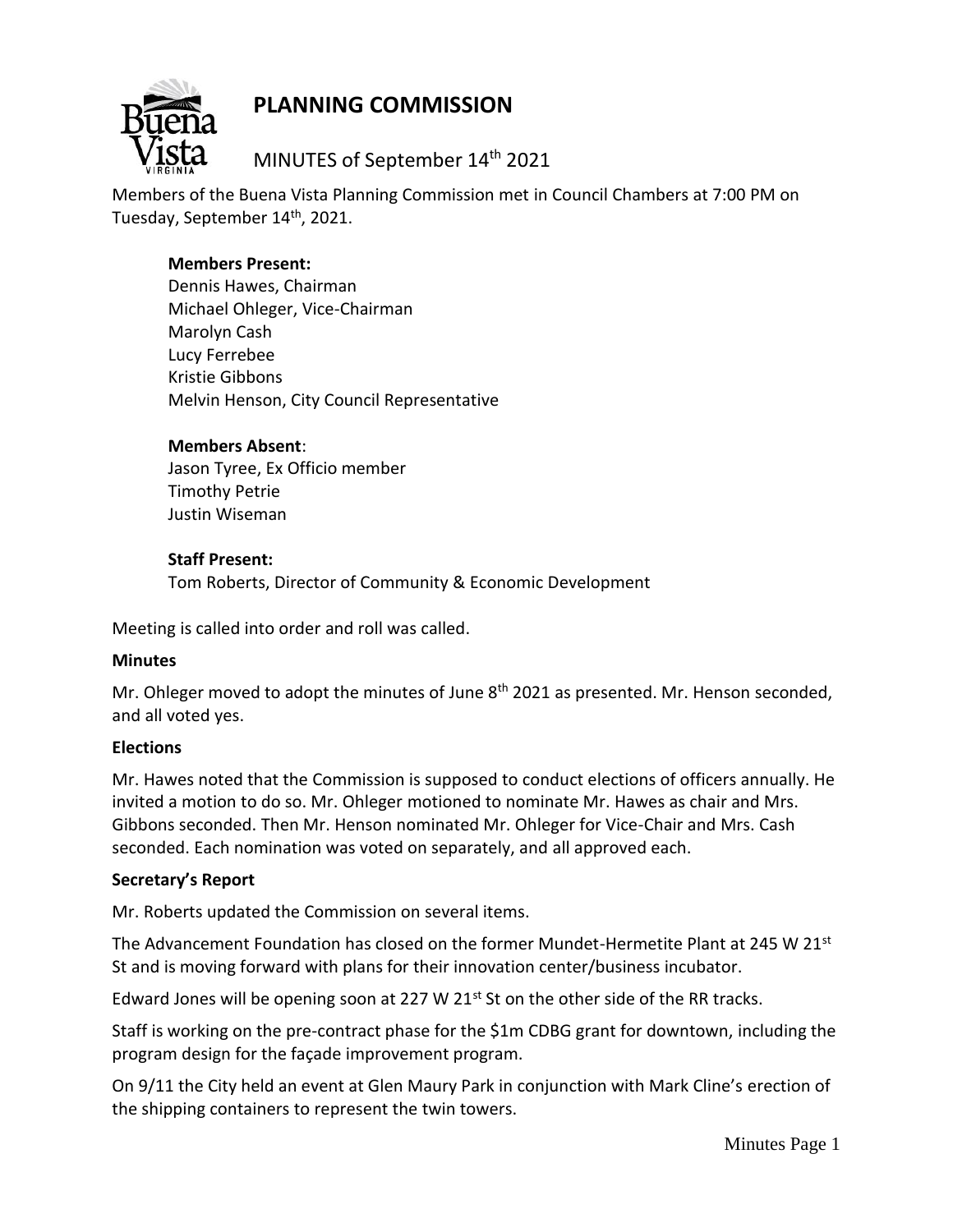#### **New Business**

#### *Certificate of Appropriateness for Picnic Pavilion, Parkway Apartments, 407 E 29th St*

There was brief discussion of the proposed pavilion. Commission members commented that the pavilion was attractive and so were the renovated apartments. The concrete pad is already there. Mr. Ohleger motioned to approve as presented, Mrs. Cash seconded, and all voted yes.

#### *Short Term Rental Zoning Text Amendment*

Mr. Hawes launched discussion by asking who would enforce the new rules. Mr. Roberts responded that it would be a joint effort between him and the Commissioner's office. The Commissioner's office would be interested in whether there was a business that lacked a license, and he would be concerned with location, occupancy, or maintenance issues. Mr. Roberts will have to check various online platforms periodically to monitor who has listed properties.

Mrs. Cash asked if there would be any inspections of properties. Mr. Roberts responded that yes, the City could easily require that any STR go through the existing rental inspection program for long-term rentals. There was discussion of how the rental inspection program works and how it is reactive at this point, and wondering if there is a way to partner more with SVU to monitor student rentals. Mr. Roberts confirmed that if a property is found out of compliance, then the owner has to fix the problems or the tenants would have to move out, or the City could compel the owner to make the repairs. Several members of the Commission have concerns about the condition of rental housing, as well as condition of some STRs. This is something that should be monitored and inspected. Mrs. Cash suggested a specific frequency of inspection, and Mr. Roberts replied that for that we should consider what items we are inspecting, as some items won't change over time and others will.

Mr. Ohleger raised the question of what constitutes a transient rental. Mr. Roberts replied that per Virginia code, transient is 30 days.

Mr. Roberts then reviewed the table in the staff report of owner present vs. owner not present categories. The latter is already a feature of the zoning code called a "tourist home." He then when over the distinction between people who own second or third houses and rent them out, and people who rent out their entire permanent residence occasionally while they stay somewhere else.

Mr. Roberts noted that the purpose of this regulation is to get ahead of any problems. In the last five years there have been no complaints about STRs.

Mr. Hawes asked about occupancy restrictions. Mr. Roberts responded that this will be an important item to address. The proposed policy would require a conditional use permit for more than the zoning definition of "family." The pitfall to avoid is having a party or event house.

Mr. Hawes also pointed out that provision of adequate parking should be part of the regulations. Also, he suggested that any on-site signage be small.

Mr. Roberts asked if there were any parts of the City where STRs should be prohibited. The Commission responded that no, they couldn't think of any reason to restrict locations of them.